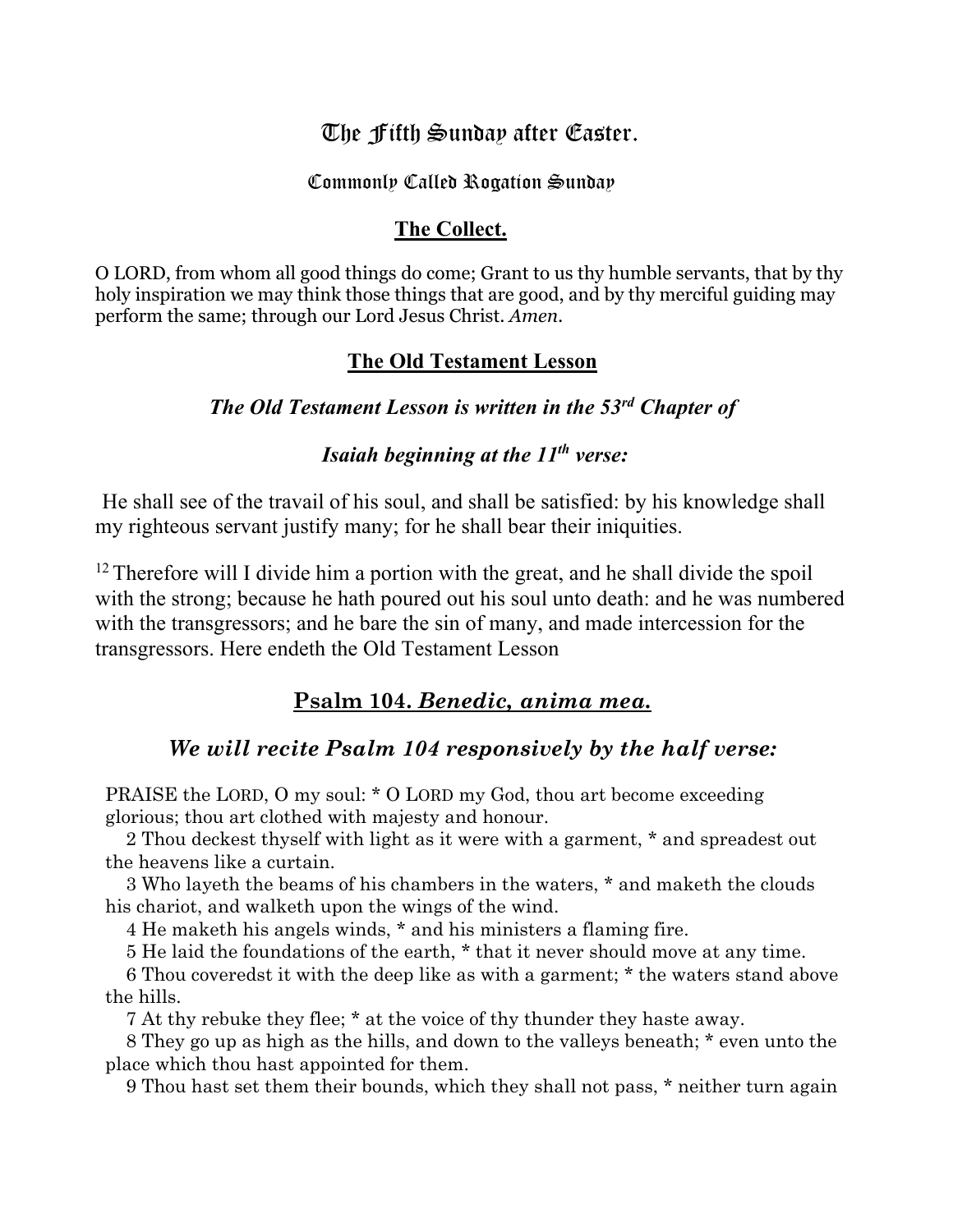to cover the earth.

10 He sendeth the springs into the rivers, \* which run among the hills.

11 All beasts<sup>1</sup> of the field drink thereof,  $*$  and the wild asses quench their thirst.

 12 Beside them shall the fowls of the air have their habitation, \* and sing among the branches.

 13 He watereth the hills from above; \* the earth is filled with the fruit of thy works.

14 He bringeth forth grass for the cattle, \* and green herb for the service of men;

 15 That he may bring food out of the earth, and wine that maketh glad the heart of man; \* and oil to make him a cheerful countenance, and bread to strengthen man's heart.

#### *Glory be to the Father, and to the Son, and to the Holy Ghost…As it was in the beginning is now and ever shall be, world without end. Amen*

## **The Epistle. St. James i. 22.**

## *The New Testament Lesson is written in the 1st Chapter of St. James*

# *beginning at the 22nd verse:*

BE ye doers of the word, and not hearers only, deceiving your own selves. For if any be a hearer of the word, and not a doer, he is like unto a man beholding his natural face in a glass: for he beholdeth himself, and goeth his way, and straightway forgetteth what manner of man he was. But whoso looketh into the perfect law of liberty, and continueth therein, he being not a forgetful hearer, but a doer of the work, this man shall be blessed in his deed If any man among you seem to be religious, and bridleth not his tongue, but deceiveth his own heart, this man's religion is vain. Pure religion and undefiled before God and the Father is this, To visit the fatherless and widows in their affliction, and to keep himself unspotted from the world. Here endeth the New Testament Lesson.